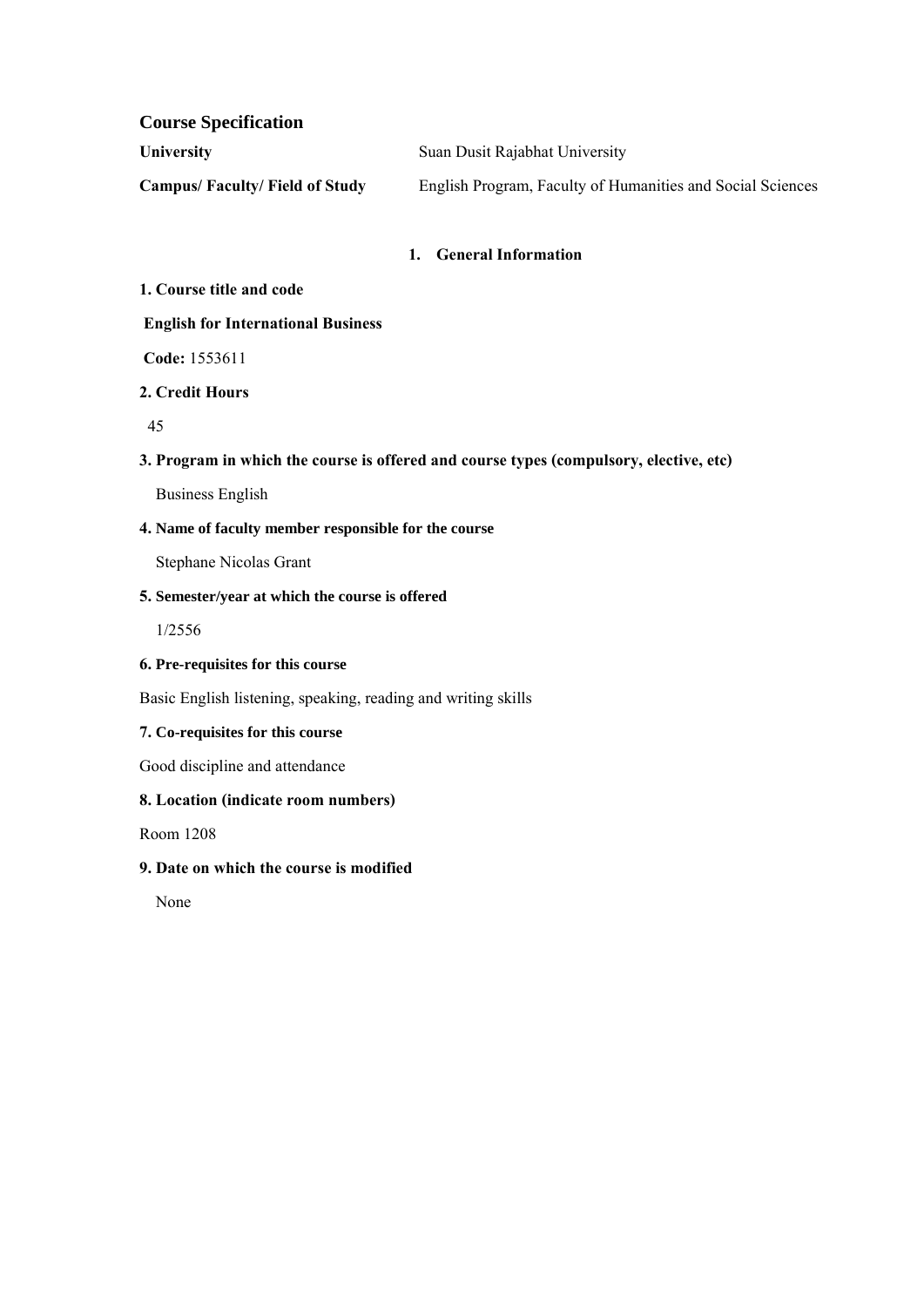# **2. Aims and Objectives**

## **1. Course objectives**

Students acquire ability to communicate effectively in an international business environment.

## **2. Purposes for developing/ modifying the course**

To be in accordance with the new curriculum that was revised in 2008 for Bachelor of Arts in English.

# **3. Course Management**

#### **1. Course description**

Study, development and skill acquisition based around **English for International Business** student book and related activities.

#### **2. Teaching Hours per semester**

| <b>Lecture/Practice</b> | <b>Additional Teaching</b> | <b>Training/Fieldwork</b> | Self-study |
|-------------------------|----------------------------|---------------------------|------------|
| hours                   | <b>Hours</b>               |                           |            |
| 45                      |                            |                           |            |

# 4. **Additional Private Study or Learning Hours**

Students can contact the instructor through email or in person.

# **5. Development of Learning Outcomes in Domains of Learning**

#### **1. Morals and Ethics**

#### **1.1 Morals and ethics to be acquired**

- 1. Good time keeping.
- 2. Good discipline.
- 3.Self-control.

## **1.2 Teaching strategies**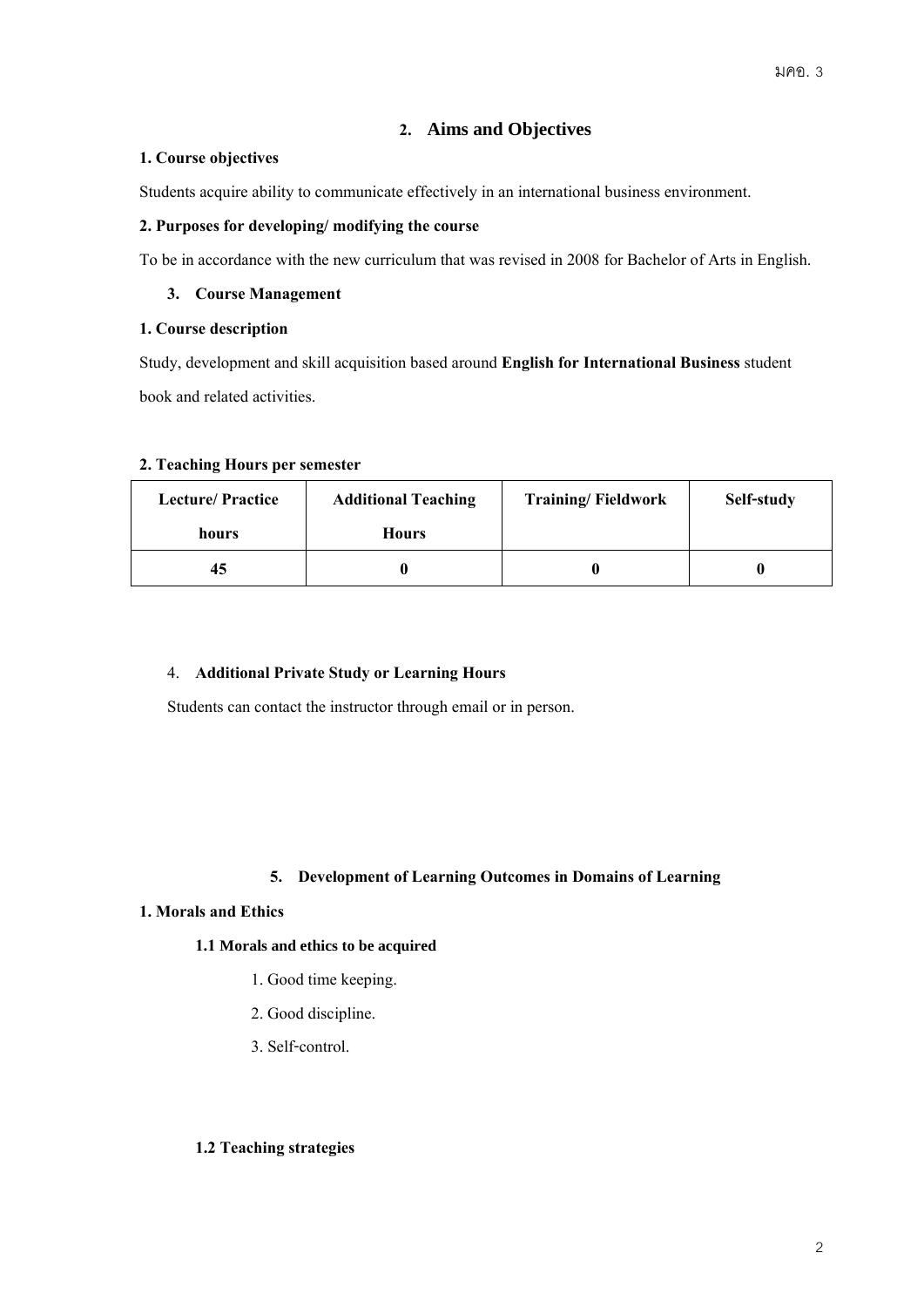- 1. Completing class activities.
- 2. Role-play speaking scenarios.
- 3. Group assignments.

# **1.3 Methods of assessment**

- 1. Tests.
- 2. Class activites.
- 3. Examination.

# **2. Knowledge**

#### **2.1 Knowledge to be acquired**

- 1. Business related vocabulary
- 2. Business related phrases
- 3. Business related jargon

# **2.2 Teaching strategies**

- 1. Demonstration
- 2. Explanation
- 3. Correction

# **2.3 Methods of assessment**

- 1. Testing
- 2. Monitoring
- 3.Final examination

#### **3. Cognitive Skills**

### **3.1 Cognitive skills to be developed**

#### 1. Differentiate between formal and informal written language for business

correspondence.

2. Understand business related language

#### **3.2 Teaching strategies**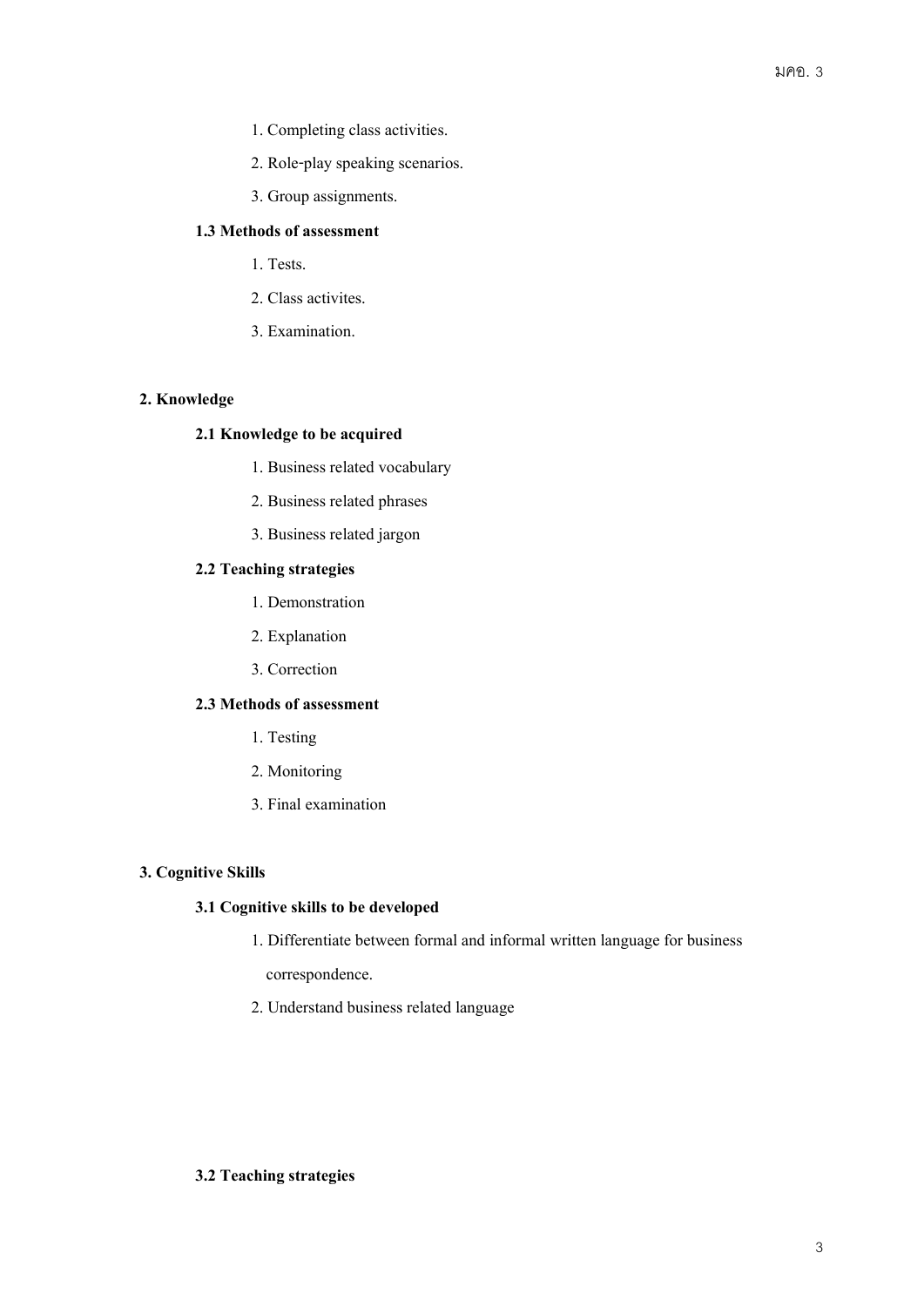- 1.Speaking
- 2. Listening
- 3. Writing
- 4. Reading

# **3.3 Methods of assessment**

- 1. Tests
- 2. Class evaluation
- 3. Examination

### **4. Interpersonal Skills and Responsibility**

## **4.1 Interpersonal Skills and Responsibility to be developed**

- 1. Learn effective co-operation with other students
- 2. Acquire team-working ability
- 3. Gain confidence to answer questions posed by the teacher

# **4.2 Teaching strategies**

- 1. Lecture students
- 2. Chat with students informally
- 3. Encourage group work

# **4.3 Methods of assessment**

- 1. Tests
- 2. Class evaluation
- 3. Examination

## **5. Communication Information Technology and Numerical Skills**

## **5.1 Communication Information Technology and Numerical Skills to be developed**

- 1. Use internet to acquire supplementary knowledge
- 2. Use 'google' to research new vocabulary and international business jargon.
- 3. Use word processing software to compile written assignments

#### **5.2 Teaching strategies**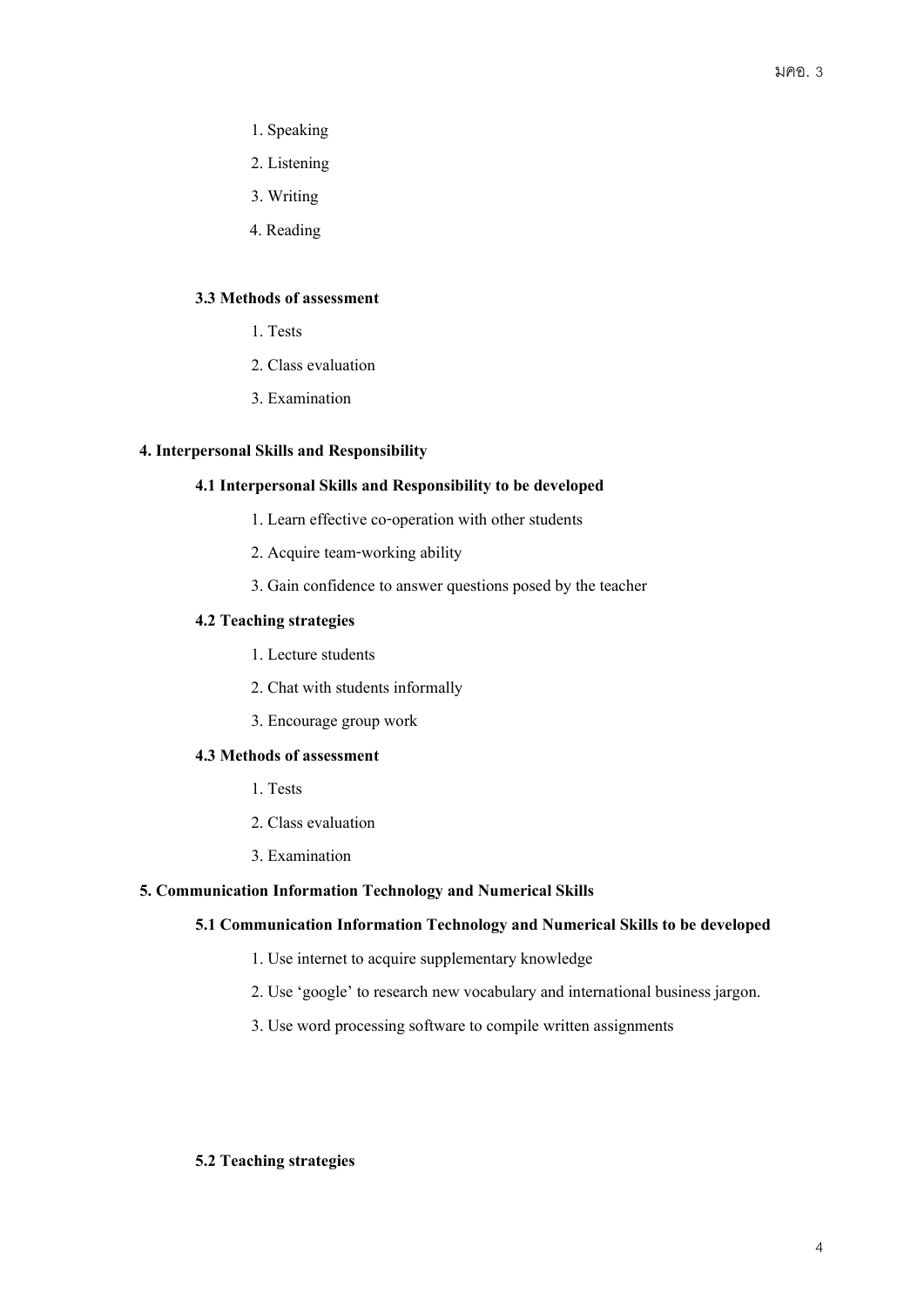- 1. Advise
- 2. Demonstrate
- 3. Encourage peer support

# **5.3 Methods of assessment**

- 1. Tests
- 2. Class evaluation
- 3. Examination

# **5. Lesson Plan and Course Evaluation**

# **1**. **Lesson plan**

| weeks          | Topic/ details                | <b>Teaching</b> | <b>Teaching activities and</b>         | <b>Instructor</b> |
|----------------|-------------------------------|-----------------|----------------------------------------|-------------------|
|                |                               | hours           | instructional materials                |                   |
| 1              | Introduction                  | $\overline{3}$  | Welcome/introduction. Warm-up          | Mr S.N. Grant     |
|                |                               |                 | activities. What is International      |                   |
|                |                               |                 | Business? Why is etiquette             |                   |
|                |                               |                 | important? Discover and present.       |                   |
|                |                               |                 | Course syllabus details.               |                   |
| 2              | <b>Business Etiquette and</b> | $\overline{3}$  | Formal definitions of E&M.             | As above.         |
|                | Manners                       |                 | Social Culture document; jargon and    |                   |
|                | Part1                         |                 | comprehension activities.              |                   |
|                |                               |                 | Self-Etiquette Test.                   |                   |
|                |                               |                 | IB 'should's and 'shouldn't's          |                   |
|                |                               |                 | presentations.                         |                   |
| $\overline{3}$ | <b>Business Etiquette and</b> | $\overline{3}$  | E&M : doing business with the          | As above          |
|                | Manners                       |                 | Chinese.                               |                   |
|                | Part <sub>2</sub>             |                 | 'Chinese Business People don't like    |                   |
|                |                               |                 | Surprises' text, vocab meaning and     |                   |
|                |                               |                 | general gist activities.               |                   |
|                |                               |                 | Fact Sheet: Pie charts and bar         |                   |
|                |                               |                 | graphs. Understanding information      |                   |
|                |                               |                 | presented in these formats and related |                   |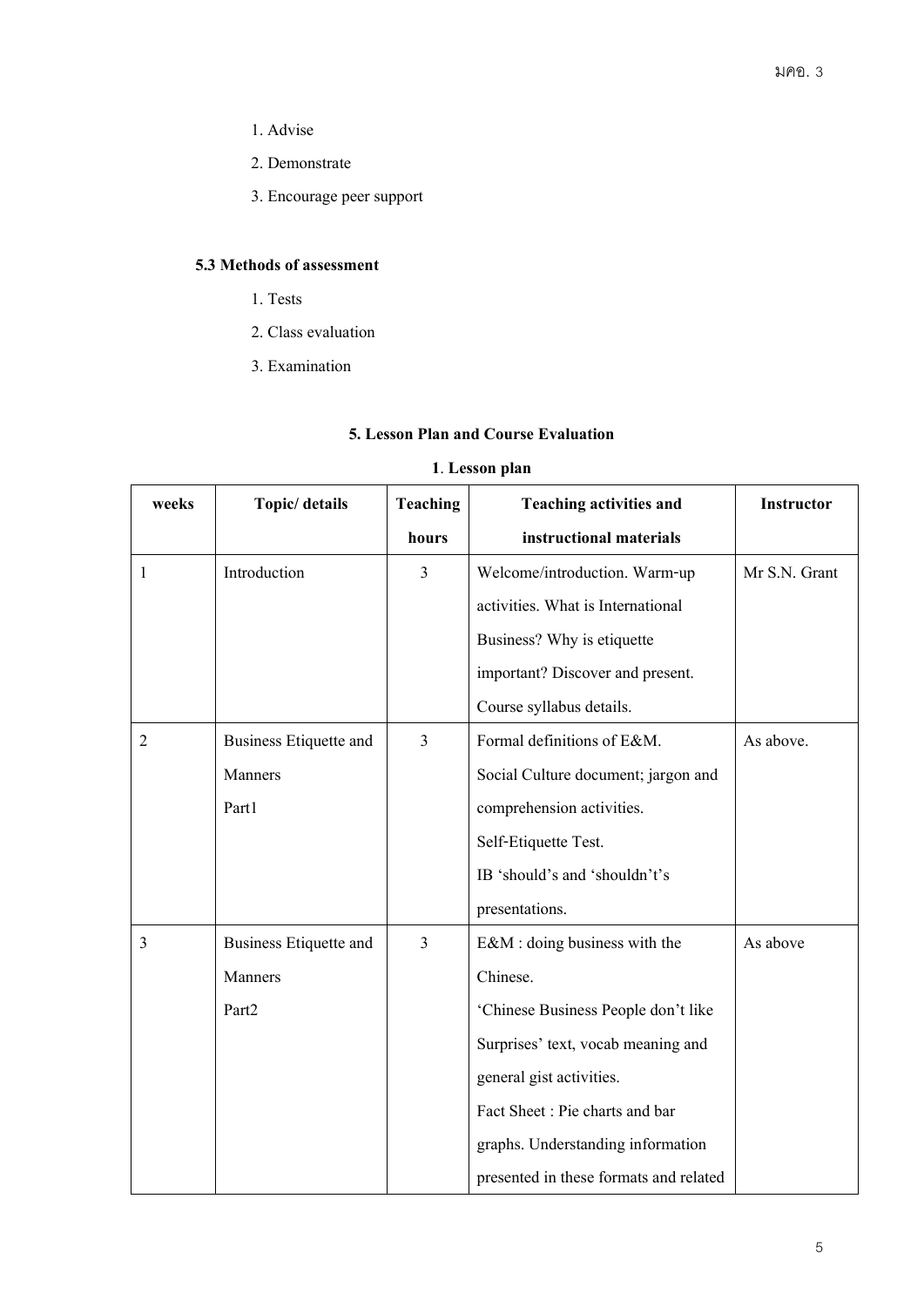|                |                                  |                                  | exercises.                                                                                                                                                                                              |                      |
|----------------|----------------------------------|----------------------------------|---------------------------------------------------------------------------------------------------------------------------------------------------------------------------------------------------------|----------------------|
| 4<br>5         | Foreign Bodies<br>Language Focus | $\overline{3}$<br>$\mathfrak{Z}$ | Gesture, Personal Space and Eye-<br>contact. What is appropriate? SS use<br>text/discuss/present ideas.<br>Getting down to Business; using<br>correct behaviors.<br>SS use modal verbs to express       | As above<br>As above |
|                |                                  |                                  | themselves in IB.<br>SS distinguish between 'must'<br>'should', 'may', 'might', 'needn't'<br>Various exercises.<br>SS use above in IB context.<br>Vocabulary; common adjectives and<br>opposites in IB. |                      |
| 6              | Letters in IB<br>Part 1          | $\mathfrak{Z}$                   | What is a Business Letter?<br>Golden Rules 1-6<br>Parts of a Business Letter<br>Business letter format<br><b>Block</b> format<br>Semi block format<br>Modified block format                             | As above             |
| $\overline{7}$ | Letters in IB<br>Part 2          | $\mathfrak{Z}$                   | Business letter jargon and definitions<br>Modified semi-block format<br>International address formats<br>SS write their own business letters<br>using appropriate format.                               | As above             |
| 8              | Faxes and Memos in<br>IB         | $\mathfrak{Z}$                   | How to fax/receive documents<br>Using a fax machine                                                                                                                                                     | As above             |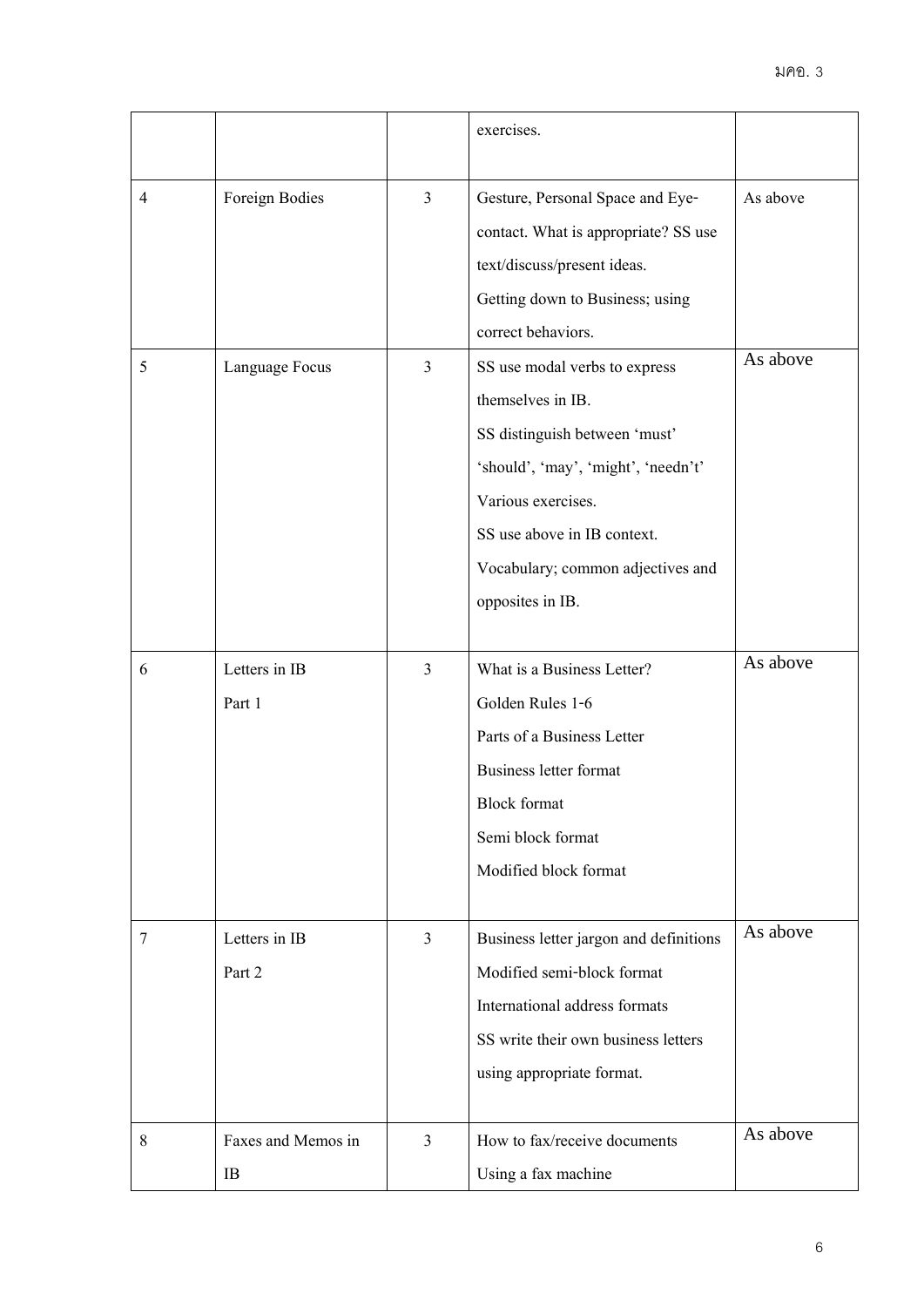|    |                     |                | Fax cover templates                 |          |
|----|---------------------|----------------|-------------------------------------|----------|
|    |                     |                | Memorandum formats                  |          |
|    |                     |                | SS write memo to relate given       |          |
|    |                     |                | information in correct format       |          |
| 9  | Dealing with IB     | 3              | Types of problems                   | As above |
|    | problems            |                | Company Commitments text and        |          |
|    |                     |                | related exercises.                  |          |
|    |                     |                | Complaining and Apologizing; SS     |          |
|    |                     |                | role-play scenarios.                |          |
|    |                     |                | Complaint-response activity.        |          |
| 10 | Complaints and quiz | $\overline{3}$ | Pair work problem-solving activity. |          |
|    |                     |                | Conditional responses to problems   |          |
|    |                     |                | Fax a complaint                     |          |
|    |                     |                | Vocabulary Quiz.                    |          |

# **2. Assessment Plan**

| <b>Activity</b> | <b>Learning Outcomes</b> | Assessment | Week(s) of | The proportion of the |
|-----------------|--------------------------|------------|------------|-----------------------|
|-----------------|--------------------------|------------|------------|-----------------------|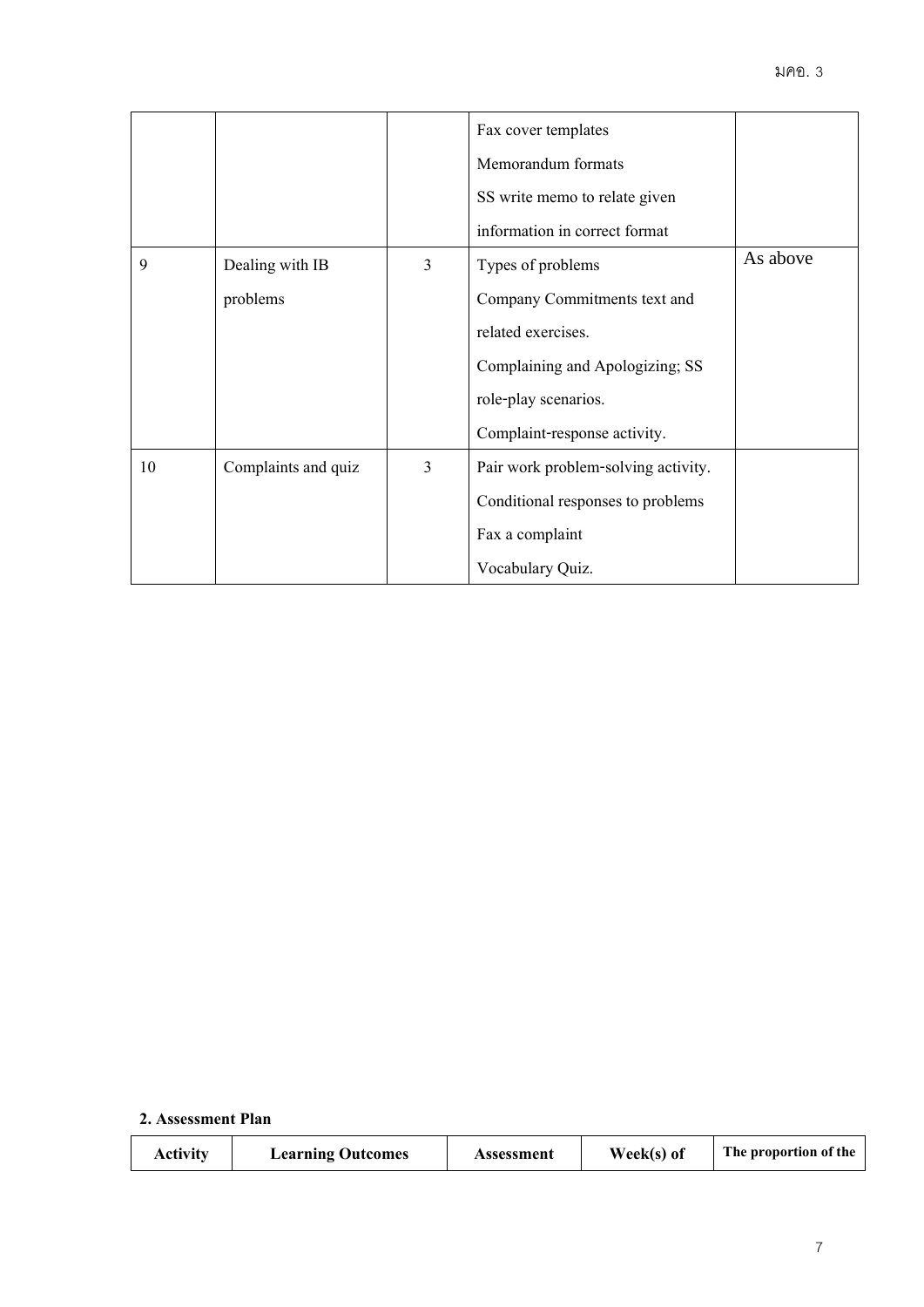|                   |                           | <b>Strategies</b>       | assessment | assessment allocated |
|-------------------|---------------------------|-------------------------|------------|----------------------|
|                   |                           |                         |            | for that activity.   |
|                   |                           |                         |            | (percentage)         |
| IB Test 1         | No learning outcome. Test | Students answer         | 8          | 30%                  |
|                   | only.                     | questions in            |            |                      |
|                   |                           | written format.         |            |                      |
| IB Test 2         | No learning outcome. Test | Students answer         | 15         | 30%                  |
|                   | only.                     | questions in            |            |                      |
|                   |                           | written format.         |            |                      |
| Group<br>Activity | Students able to work in  | <b>Teacher assesses</b> | 14         | 10%                  |
| Test              | small groups on           | groups                  |            |                      |
|                   | international business    | activities.             |            |                      |
|                   | related activity.         |                         |            |                      |
| In-class          | Students acquire all the  | <b>Teacher assesses</b> | $2 - 13$   | 30%                  |
| assessment        | skills stated previously. | students in-class       |            |                      |
|                   |                           | performance             |            |                      |

# **6. Learning Resources**

# **1. Required Text**

**English for International Business** student course book

# **2. Essential References**

Google.com

# **3. Recommended Books and Reference Material**

**7. Course Evaluation and Improvement Processes**